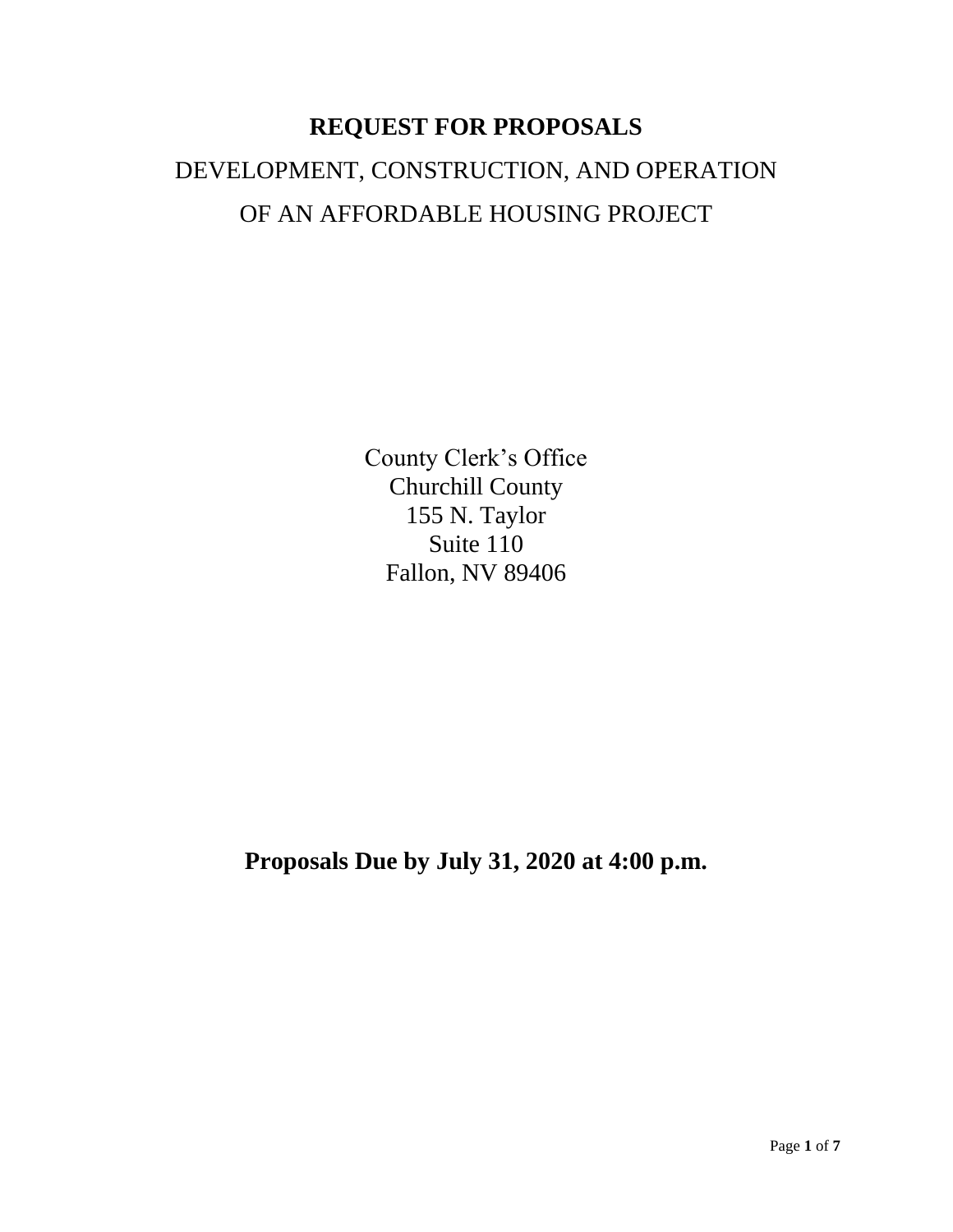# **INTRODUCTION**

Churchill County is accepting proposals from qualified affordable housing developers to construct new affordable multifamily housing within Churchill County in accordance with the included specifications, terms, and conditions shown in this Request for Proposals (RFP). The County will be conveying, free of charge, approximately ten acres located on Coleman Road and identified as APN 008-301-12 to the developer for this project (see map attached). This RFP is being released to identify experienced and eligible affordable housing developers wishing to develop, construct, and operate affordable multifamily rental housing. Prospective respondents are advised to read this information carefully prior to submitting a proposal.

Respondents must submit one signed original, 4 identical copies, and one electronic (USB flash drive preferred) copy of the proposal to the Office of the County Clerk by 4:00 p.m. on July 31, 2020. Proposals shall be submitted in a sealed envelope clearly marked Affordable Housing Project Development and addressed to:

> County Clerk Churchill County 155 N. Taylor Suite 110 Fallon, NV 89406

Proposals will not be accepted by fax or electronically.

# **QUESTIONS**

Questions regarding this RFP are to be directed by e-mail to Jim Barbee – County Manager, at [jbarbee@churchillcounty.org.](mailto:jbarbee@churchillcounty.org) Such contact shall be for clarification purposes only. The County must receive all questions no later than July 22, 2020. Questions and answers will be posted to the County's website (churchillcounty.org) by the end of the day on July 24, 2020. Material changes, if any, to the scope of services or proposal procedures will only be transmitted by written addendum and posted to the County website.

#### **SCOPE OF WORK**

#### Funding Background

- 1. It is anticipated that the project location will satisfy the requirements for a 9% tax credit project.
- 2. Churchill County will be supporting the use of its private activity bond cap if needed for this specific project.
- 3. Churchill County is in the process of applying for grants which, if awarded, will be used to bring water, sewer, and transportation infrastructure to the project site. If grants are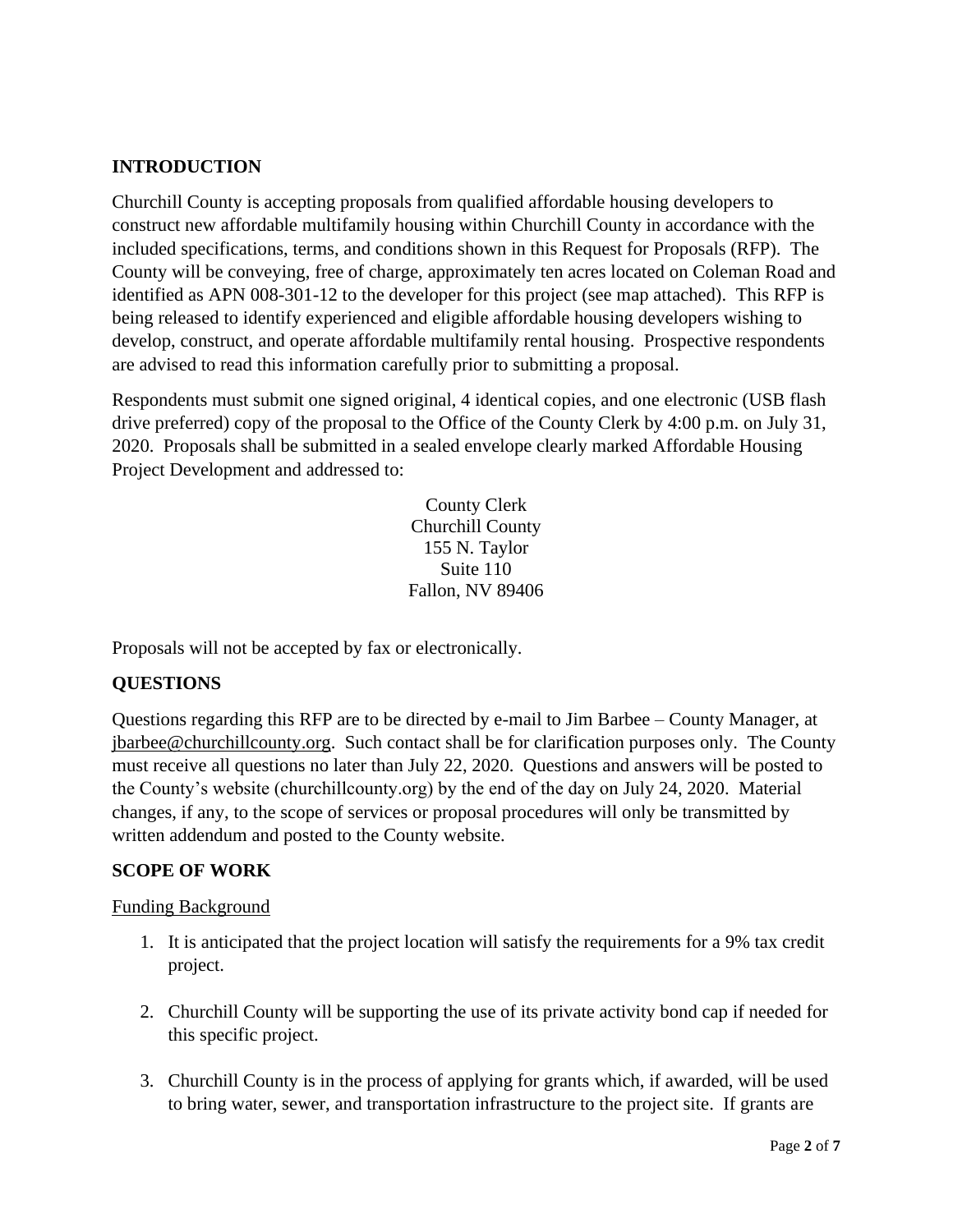not awarded to the County, the developer and the County will mutually explore other options that could advance the needed infrastructure to the site.

#### Requirements

All proposals must adhere to the following minimum requirements:

- 1. All units must be affordable to households earning at or below 60% of the median income, with the exception of one to two unrestricted manager units.
- 2. The developer must provide a veteran and military family preference when leasing/selling units.
- 3. The developer must have a successful background in the provision of housing to lowincome households. The project team must indicate their track record of experience and financial capacity to complete, maintain, and manage housing projects similar to the one proposed (including size, tenant profile, affordability profile, financing sources, management and tenant arrangements and other applicable characteristics.)
- 4. The project must be deed-restricted to provide affordable rents and occupancy for a minimum of 40 years.
- 5. Project will be subject to prevailing wage requirements.

# **PROPERTY & FEES**

- 1. Phases The project anticipates between 60 and 70 total units and may be done in two phases using the Nevada Housing Division's 9% tax credit program.
- 2. Water Dedication The developer will be required to secure sufficient water rights for dedication to Churchill County to meet the needs of the project. The current rate for multi-family is .56 acre feet per unit (per door). If the developer is unable to secure the water rights for dedication, a payment in lieu of dedication will be required.

# **PROPOSAL GUIDELINES AND FORMAT**

The following guidelines are provided for standardizing the preparation and submission of proposals. The intent is to assist respondents in the preparation of their submissions and to assist the County by simplifying the review process.

Statements submitted in response to this RFP shall include a complete response to the requirements in this section in the order presented. Statements shall be straightforward delineation of the respondent's capability to satisfy the intent and requirements of this RFP and should not contain redundancies and conflicting statements.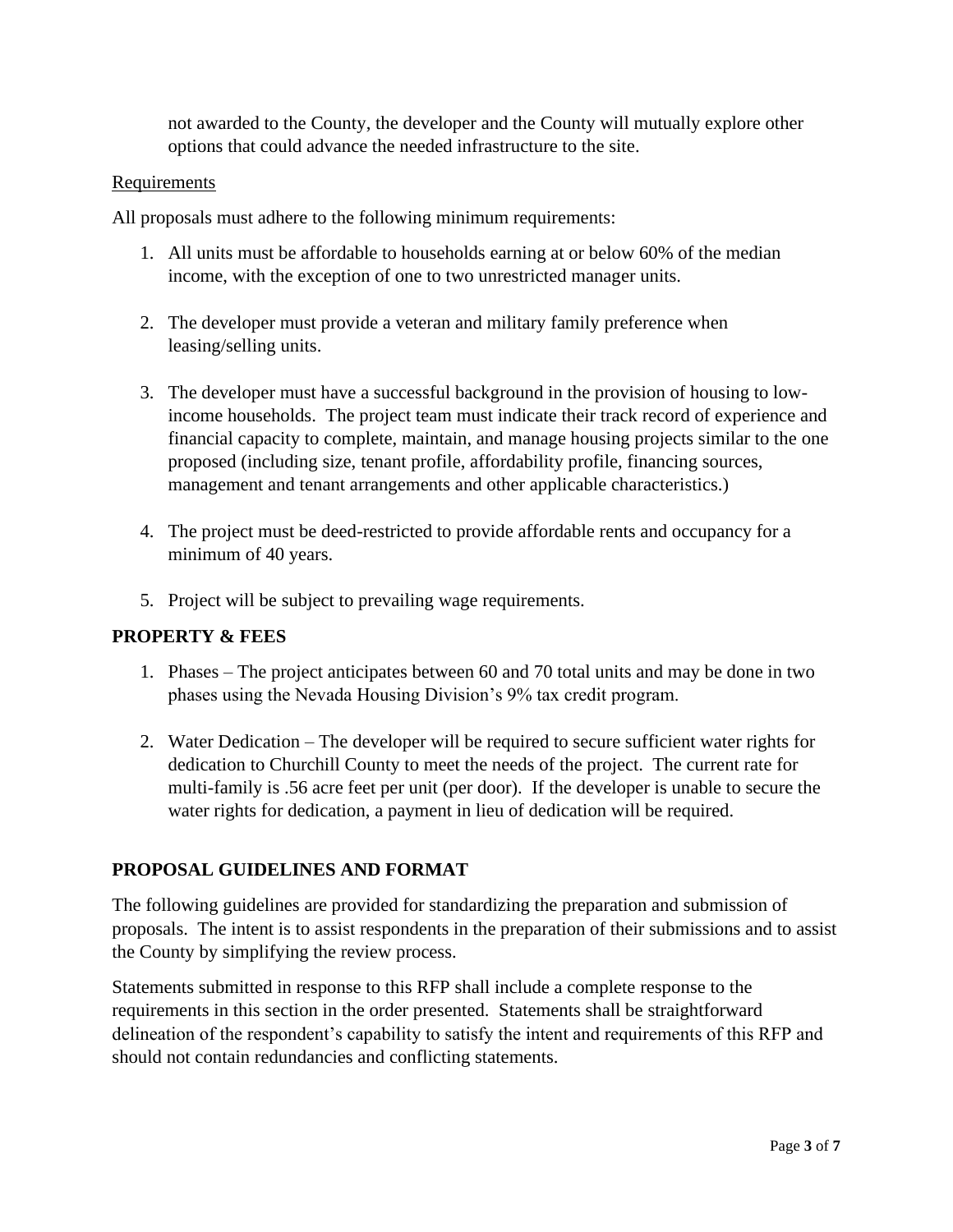Proposals shall be submitted in a numbered and bound (spiral/three-ring binder). Tabbed dividers should separate and identify the response items described below.

Respondents must submit one signed original, 4 copies, and one electronic copy (USB flash drive preferred).

Proposals shall contain the following information in the order listed:

- 1. Introductory Letter: The letter should state the prime developer and include the developer's name, mailing address, telephone number, and contact name. Respondent shall provide a brief description of the proposed Project, expected date to begin construction, and source(s) of funding. The letter shall include a statement acknowledging the conditions stated in the RFP, making reference to any exceptions contained in the response, and be signed by an authorized officer of the developer. The developer is responsible for answering any questions relevant to the proposal.
- 2. Qualifications and Experience: Provide a narrative statement describing all entities responsible for the development and management of the project (including service providers if applicable), including the following:
	- a. A description of each firm relevant to the project's development, construction, and management. Include information on each firm's role in the project, and experience working together on previous projects. Also, note which firm will be the project lead.
	- b. Identify key staff, including brief resumes that include length of time providing such services and contact information (including location, phone and e-mail address). The proposal should indicate each team member's responsibility for project tasks. Identify the lead person who will be the primary contact for the project.
	- c. For each nonprofit organization involved in the project, provide nonprofit name, incorporation date and place, affiliated organizations, IRS tax status, annual budget, and major sources of funding.
	- d. For each entity, the proposal shall include a list of jurisdictions and projects similar to the one proposed in which the entity has provided such services in the past 5 years. Projects included shall include the client name and location. Provide at least 3 examples of recent, relevant projects. The list should include the name of the jurisdiction, contact person, phone number, and the approximate amount of funding received and funding sources. References may be contacted as a part of the selection process and will be asked to comment on work quality and performance.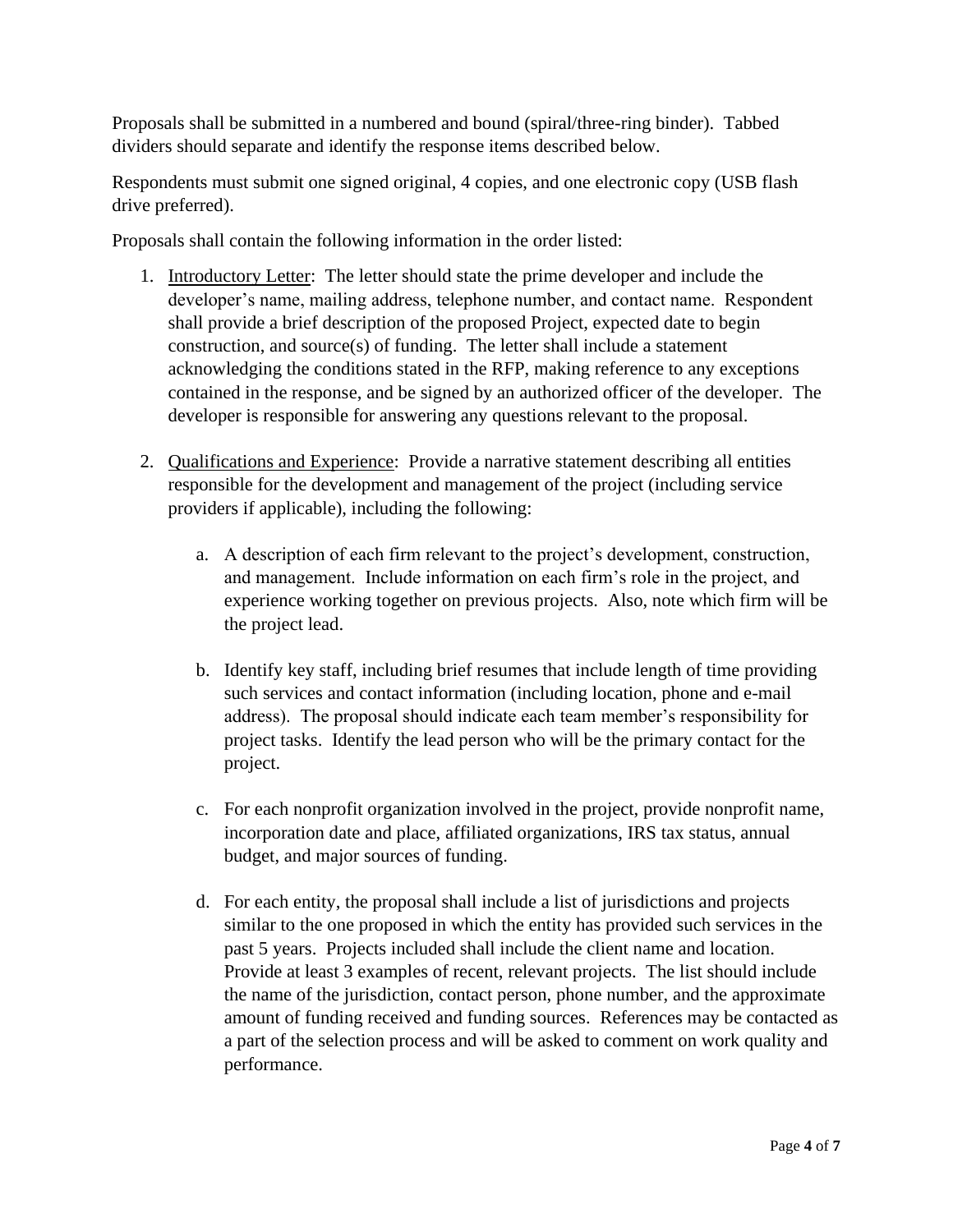- e. Show that the developer has demonstrated ability to secure conventional and/or subsidized financing as any such financing may be applicable to the project.
- 3. Project Description:

Provide a description of your proposal which must include:

- a. Number of proposed affordable units, proposed rents (and basis for which), and affordability levels by unit.
- b. Total projected costs, total units, and cost per unit.
- c. Applicable project amenities, services and any other relevant project information.
- d. Conceptual site plan, elevations, unit plans, and a description of how the project design will complement and enhance the surrounding community.
- e. Any market or feasibility studies completed for the project or indicate if none were completed.
- f. Proposed timeline for the project including funding phase and construction phase.

#### 4. Operating Pro Forma

Submit a cashflow projections including the first 15 years of the project but also including the full amortization of all mortgage financing sources. The operating pro forma shall clearly provide all relevant revenue, operating cost, and financing assumptions.

5. Exceptions Note any exceptions to the RFP requirements if any.

# **EVALUATION AND SELECTION**

County staff will review the responses to this RFP for completeness and evaluated them against the state criteria. Once the proposal has been determined to be eligible and complete, it will be reviewed by the recommendation committee. The committee will review the responses and provide a recommendation to the Board of County Commissioners. The committee may select one or more developer to advance to the Board of County Commissioners for final selection. All responses will be evaluated using the categories below. Final selection of the developer for this project is anticipated to take place on August 19, 2020 at the Churchill County Board of Commissioners meeting held at 1:15 p.m..

#### *Project Design and Community Benefit* (30%)

• Project enhances and complements the surrounding neighborhood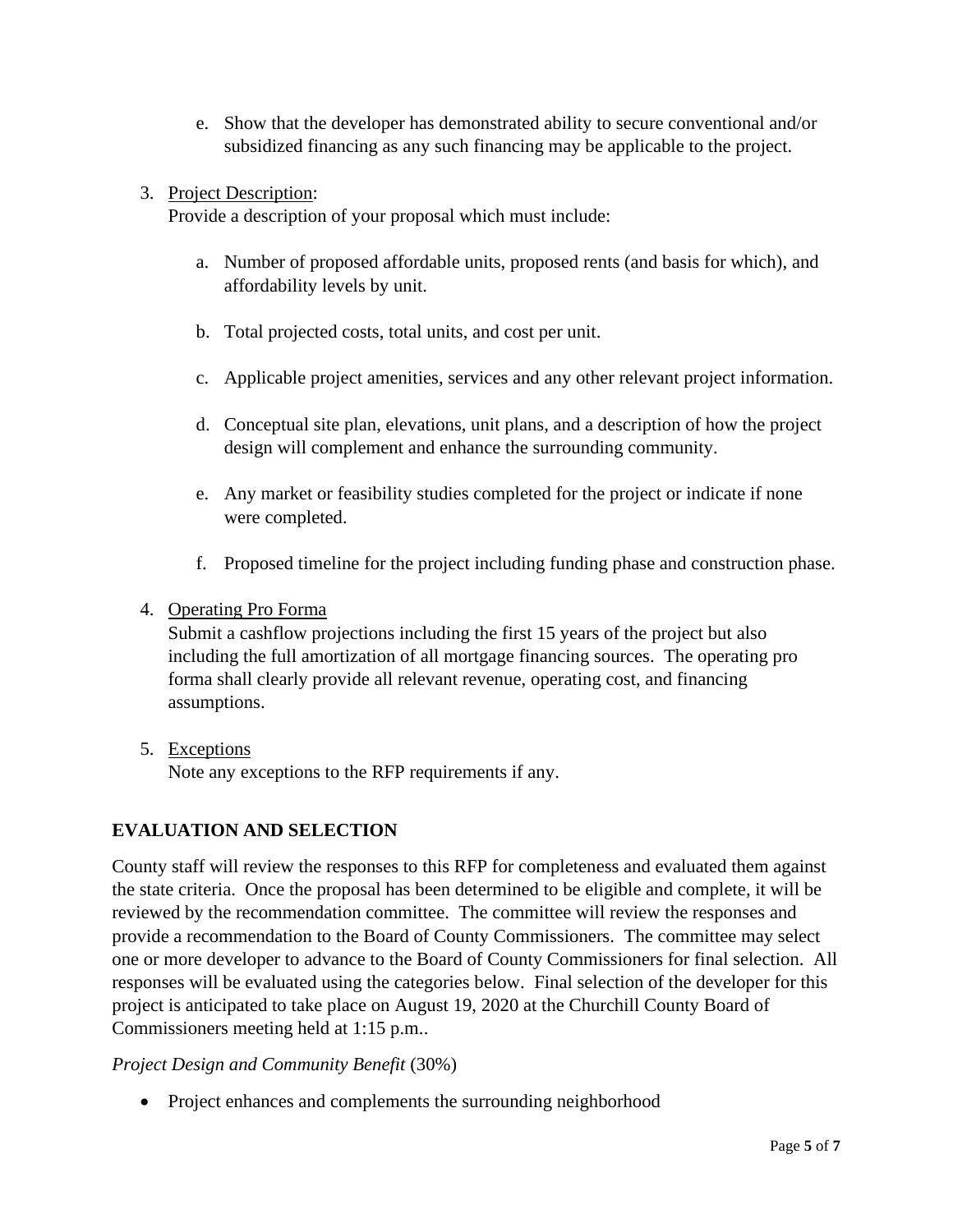- Offers on-site tenant amenities for low-income residents
- Site plans and unit plans suitable for targeted population
- Proposed rents are within range of targeted population

#### *Project Financial Feasibility* (30%)

- Status of funds from various sources
- Cost reasonableness
- Competitiveness to receive low income housing tax credit
- Likelihood of project being constructed within the next 24-36 months

# *Development and Management Capacity* (25%)

- Experience developing, owning, and operating affordable housing projects similar to the one proposed
- Record of developing successful housing within Northern Nevada
- Strength, stability, and experience of team members individually and working as a team
- Assessment by references

#### *Project Readiness* (15%)

- Evidence of private or public lender commitment to the project
- Preliminary design sketches, site and unit layout, and landscape plan
- Schedule for starting and completing construction

# **GENERAL POLICIES**

1. Late Proposals

Proposals arriving after the specified date and time will not be considered. Each respondent assumes responsibility for timely submission of its proposal.

2. Withdrawal or Modifications of Proposals

Any proposal may be withdrawn or modified by a written requested signed by the respondents and received by the County Clerk prior to the final time and date for the receipt of proposals. Once the deadline is past, respondents are obligated to fulfill the terms of their proposal.

3. Proposal Acceptance and Rejection

The County reserves the right to accept any proposal, to reject any and all proposals, and to call for new proposals.

4. Waiver of Irregularities

The County retains the right, in its sole discretion, to waive any irregularities in proposals that do not comply with the strict requirements of this RFP, and the County reserves the right to award a contract to a developer submitting any such non-compliant proposal, all in the County's sole discretion.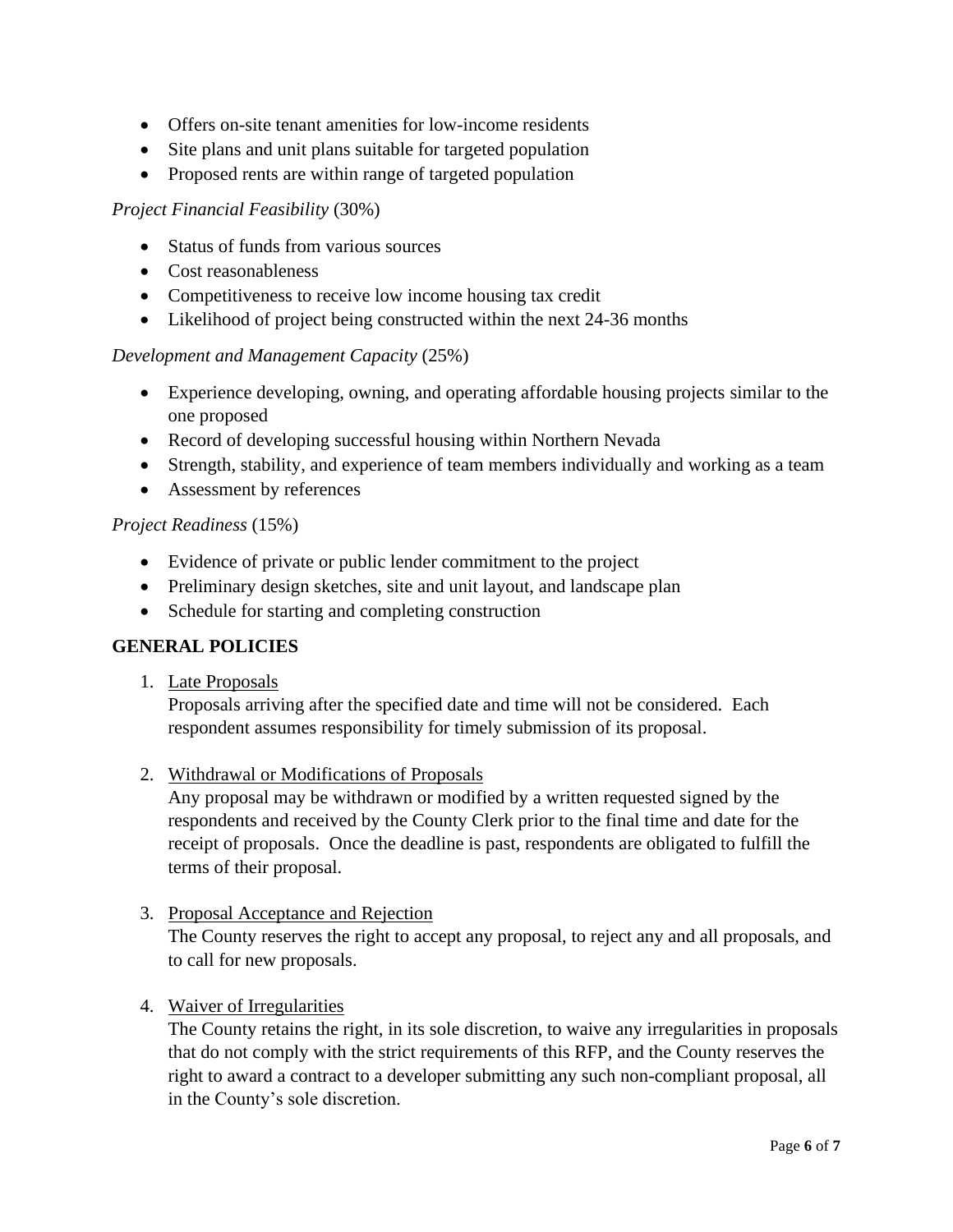# 5. Costs and Protests

This RFP does not commit the County to pay any costs incurred in the preparation of a response. The County reserves the right to accept or reject any proposal in part or in its entirety.

Any respondent may protest not being selected for recommendation to the Board of County Commissioners provided the protest is in writing, is delivered to the address listed in the Introduction, and submitted within ten calendar days after the date on the letter notifying respondent they were not selected. Grounds for a protest are that the County failed to follow the selection procedures and adhere to the requirements specified in the RFP, or there has been a violation of state or federal law. Protests will not be accepted on any other grounds.

Any protests will be decided by the County Manager or his designee. The County will only consider those specific issues addressed in the written protest. A written response will be directed to the protesting respondent within ten calendar days of receipt of the protest, advising of the decision and the basis for the decision. That decision shall be final.

6. Final Authority

The final approval authority rests solely with the Churchill County Board of Commissioners.